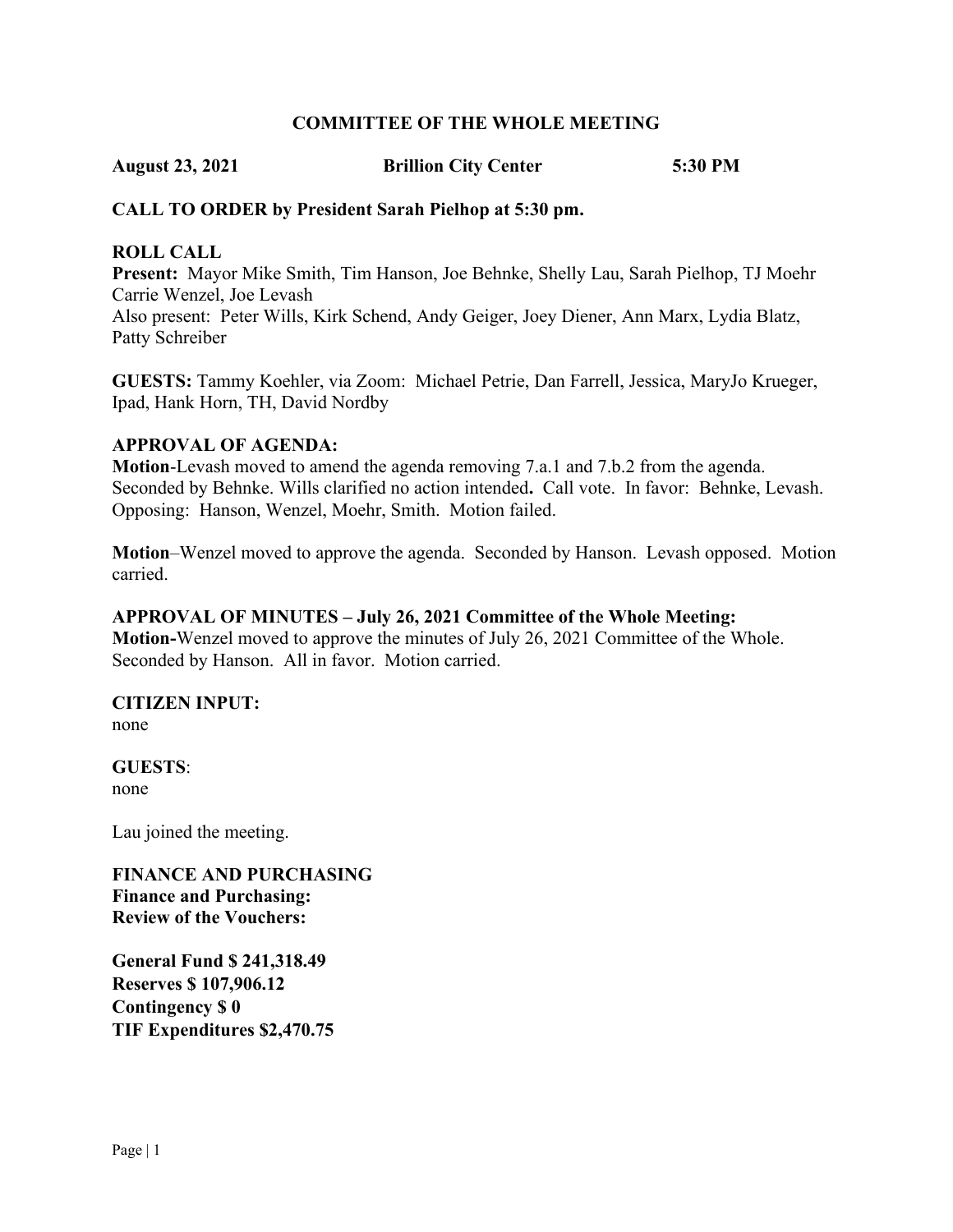**Motion-**Wenzel moved to recommend to City Council the General Fund vouchers in the amount of \$241,318.49, the Reserve vouchers in the amount of 107,906.12, and the TIF Expenditures in the amount of \$2,470.75 collectively. Seconded by Hanson. All in favor. Motion carried.

## **Review of Payroll:**

Pay Period: July 3- July 16, 2021, paid on July 30, 2021 in the amount of \$61,763.66 Pay Period: July 17-July 30, 2021 paid on August 13,2021 in the amount of \$65,144.73

**Motion–**Hanson moved to recommend to City Council the payroll report for July 30, 2021 in the amount of \$ 61,763.66 and the payroll report for August 13, 2021 in the amount of \$65,144.73 collectively. Seconded by Wenzel. All in favor. Motion carried. Chief Schend reviewed the overtime.

**Operator License Applications – New:** none

**Kennel License – New:**  none

# **2021 Budget Items**

**RE21-14 Resolution authorizing short-term Loan Fire Truck Lease Payment \$90,928.71** Wills explained this payment is not part of the City budget. Going forward would like a way to have this be part of the budget and not coming out of reserves. Will not find this in the 2022 Fire Department budget.

**Motion-** Smith moved to recommend to Council to approve RE21-14 Resolution authorizing short-term Loan Fire Truck Lease Payment \$90,928.71. Seconded by Lau. Call vote. Motion carried.

## **Transfer Authorization American Recovery Protection Act Funds \$161,032.57 to General Banking Account in accordance with Grant terms.**

Wills explained the amendment to the budget and resolution to accept the funds has already been approved. This is to move the funds from the Grant Account to the General Fund.

**Motion**-Smith moved to recommend to Council to transfer Authorization American Recovery Protection Act Funds \$161,032.57 to General Banking Account in accordance with Grant terms. Seconded by Lau. Call vote. Motion carried.

# **WI DOR Statement of Equalized Value 2021**

Wills explained the Equalized Value report included in the packet. Bases for the 2022 budget taxes collected based on the 2021 assessed value. Increase of 11% in 2021. Consistent with neighboring communities. Personal Property change in value was explained. This will still be felt in the 2022 budget.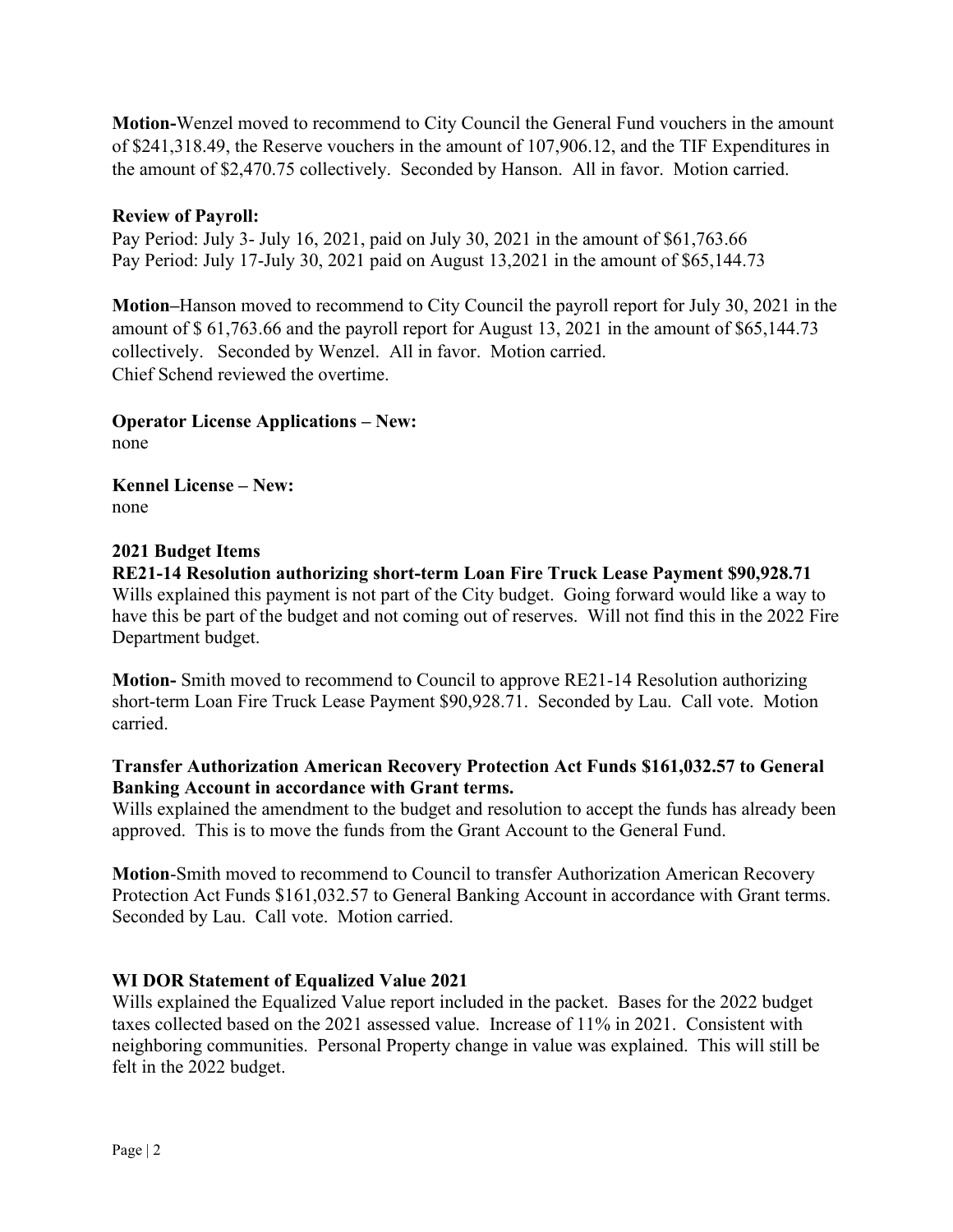## **City of Brillion Development Agreement with Country Visions**

There are two development agreements for TIF #3 passed by the Council a year ago prior to Wills arrival. The two agreements are with Country Visions and Murphy Development. Attorney King recommended bringing this back through Council because the development agreement was not presented to the developer after the Council passed them. Updated the mayor, the year and their signers have been confirmed.

**Motion**-Levash moved to recommend to Council to approve the City of Brillion Development Agreement with Country Visions. Seconded by Behnke. All in favor. Motion carried.

## **Proposals for Recommendation to Council Finance Committee Reactivation**

Wills explained as we find more challenges and working with the consultant, we come up short 30 years of investment and financial policies. Feels the Finance Committee would provide an added layer of protection against spending. This will greatly benefit the Council and the City. Levash shared concern with regards to the last two Committee of the Whole meetings being cancelled. President Pielhop explained there was no new business and no business to act on.

Several council members expressed concern with the number of council representatives on the committee, rotating of the members into the committee meetings, keeping transparency in mind by having more residents involved, potentially losing the knowledge of the issues and how to resolve them.

Mayor Smith explained currently making a \$90,000 per year lease payment that will deplete the reserves in five years with no plans for replenishing. Let us get professionals in to help.

**Motion**-Lau moved to recommend to Council to reactivate the Finance Committee and the Protections of Persons and Property Committee collectively. Seconded by Smith. Previous minutes were reviewed and a motion was made in April, 2021 postponing the discussion of the Finance Committee until November 1<sup>st</sup>. Lau rescinded her motion. Smith rescinded his second.

**Motion**-Wenzel moved to un-tabled the motion to table until November and would like to have at the August 23, 2021 Council agenda under New Business. Smith seconded. Wenzel rescinded her motion and will discuss in New Business. Smith rescinded his second.

#### **Protections of Persons & Property Committee Reactivation**

No action taken.

**Appointments** none

**OLD BUSINESS Ordinance review**